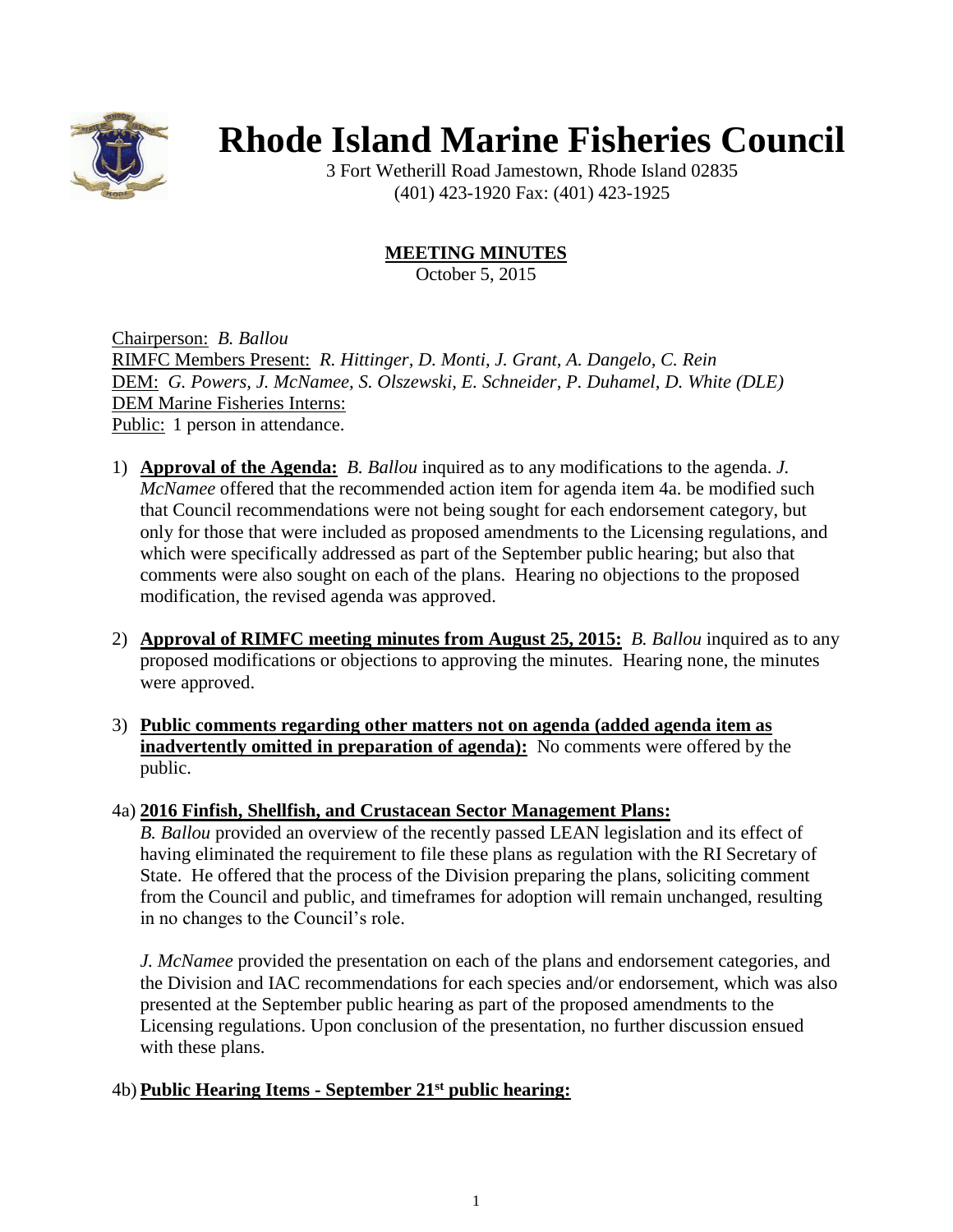- 1. **Hearing item #1:** Proposed amendments to "RIMFR Commercial and Recreational Saltwater Fishing Licensing Regulations":
	- a. Exit/entry ratios for quahaug and soft-shell clam endorsement:
		- *J. Lake* provided an overview of the 2 endorsement categories that were subject of the proposed amendment – Quahaug and Soft-shell clam, and the Division's and IAC's recommended options for the exit/entry ratios for each endorsement (Option  $1/Division = 2:1$  for Quahaug (from 1:1), 5:1 for SS Clam (status quo); Option  $2/IAC$  $= 2:1$  for Quahaug; 1:1 for SS Clam. He offered that the IAC motion to change the SS Clam ratio to 1:1 was made from a recommendation that people should have the opportunity to buy a SS clam license, and that the fishing effort would be governed by the availability of the resource, and that the current low stock status of SS clams would result in low effort. *C. Rein* **offered a motion to recommend the Division's proposal for both the Quahaug and SS Clam endorsements; 2nd by** *J. Grant***. The motion passed 5 – 0.**
	- b. Procedures for adopting Sector Management Plan: *J. Lake* provided an overview of proposal and the LEAN legislation that resulted in the plans no longer filed as regulation. *D. Monti* **offered a motion to recommend the Division's proposal for both the Quahaug and SS Clam endorsements; 2nd by**  *R. Hittinger***. The motion passed 5 – 0.**
	- c. Issuance of new licenses upon sale of vessel and gear (section 6.7-8): *J. Lake* provided an overview of proposal, the language originating with the office of Boating and Registration and supported by the Division. He offered that the language is meant to clarify the requirement for sale of a business, and that the sale must involve only the vessel that was involved in fishing activity, and that if the vessel changes, at least half of the fishing activity must be attributable to vessel involved in the sale. He indicated that the office of Boating and registration's current standard operating procedure is to deny any application for a sale of a business that does not involve the vessel which was involved in establishing the activity standard. Those applicants are referred to the Department's appellate process. He offered that the language is meant to clairify the division's intentions and thus avoid future appeals. He offered that the IAC was opposed and to any provision which attaches fishing activity to a vessel rather than a person. *P. Duhamel* that 2 public hearing comments were offered that were both in opposition to the proposal. Providing an answer to *J. Grant, J. Lake* offered that the language is only meant to offer clarification that the sale of the business must involve an actively fishing vessel. *C. Rein* asked why the vessel need be part of the sale. *B. Ballou* offered that the statute is unclear as to the specific vessel that must be involved in the sale of the business. *J. McNamee* offered that industry feels the language is overly restrictive in terms of what items constitute the business, and is therefore overly and unnecessarily restrictive how the business sale may occur. Discussion ensued regarding sale of licenses involving a structure (building or vessel). *C. Rein* offered that it would seem logical that the business sale should include a vessel that is capable of being used for the type of license and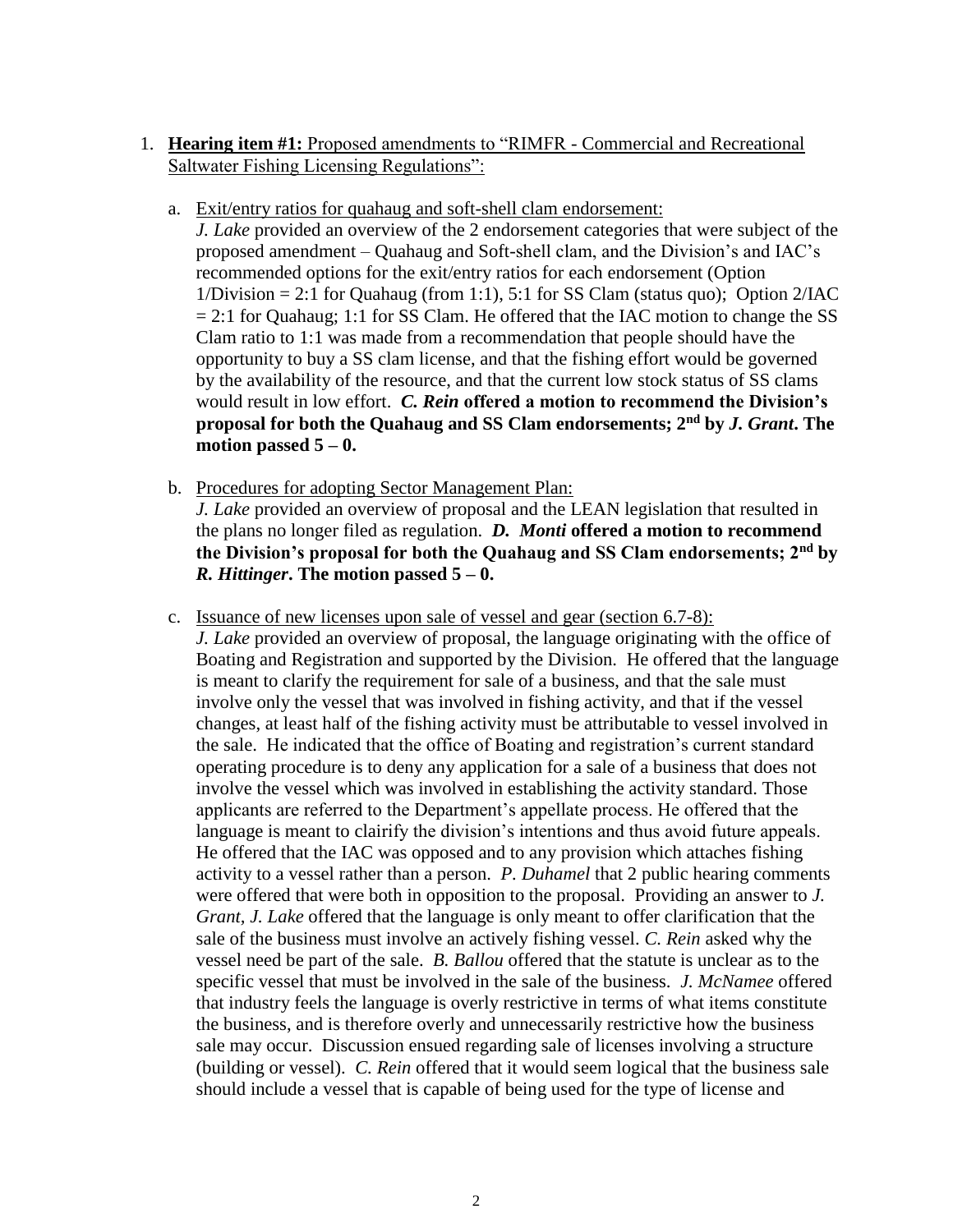fishery; that a small boat shouldn't be involved in a fishery that is a much larger operation. *J. Grant* offered that licensing of individuals is problematic when attempting to manage by vessel, and that licensing of vessels could potentially solve the problem. *R. Hittinger* **offered a motion to recommend adoption of the language as proposed; 2nd by** *D. Monti***.** Discussion continued regarding clarification of the vessel that must be included in the sale. *J. McNamee* offered that the clarification is meant to prevent an increase in activity that had not been previously permitted; to which *J. Grant* also iterated. **The motion passed 5 – 0.**

d. Date for submittal of Student Shellfish licenses (sections 5, 6.7-3, and 6.8-5): *J. Lake* provided an overview of proposal that the regulation is meant to sync with recently passed legislation. *R. Hittinger* **offered a motion to recommend adoption of the language as proposed;**  $2^{nd}$  by *D. Monti*. The motion passed  $5 - 0$ .

# 2. **Hearing Item #2:** Proposed amendments to **"RIMFR - Aquaculture Marine Species in Rhode Island Waters"**:

*J. McNamee* offered a brief summary of the rationale for the proposed amendments; that of identification in the state Shellfish Management Plan to clarify and update roles of DEM and CRMC regarding aquaculture application review and permitting.

a. Proposed definitions (new section 7): *B. Ballou* offered that comments were received; to which *J. McNamee* offered Division support and amended language from *J. Mercer* as follows:

"Harvest" means the act of removing shellstock for the purpose of human consumption from the waters of growing areas **with the intention of not returning to the water after husbandry practices**. Harvest includes placement of shellfish that has been removed for the purpose of human consumption on or in a manmade conveyance, or other means of transport. Harvest commences when the first shellfish intended for human consumption **not returned to the water** is removed from the water on any given day, or is exposed by the receding tide.

"Operational plan" means a written plan filed with CRMC and, approved by DEM and DOH prior to its implementation....

Regarding the definition of "operational plan", *P. Duhamel* offered that through his conversations with *J. Mercer* that "DEM" should remain in the definition as plan is approved by DEM by default via the issuance of the DEM aquaculture license.

## *J. Grant* **offered a motion to recommend adoption of the language as proposed and revised by the Division in response to public comment (as specified above);**   $2<sup>nd</sup>$  by *D. Monti*. The motion passed  $5-0$ .

b. Clarifying and updating permitting and submission requirements (new section 8.0):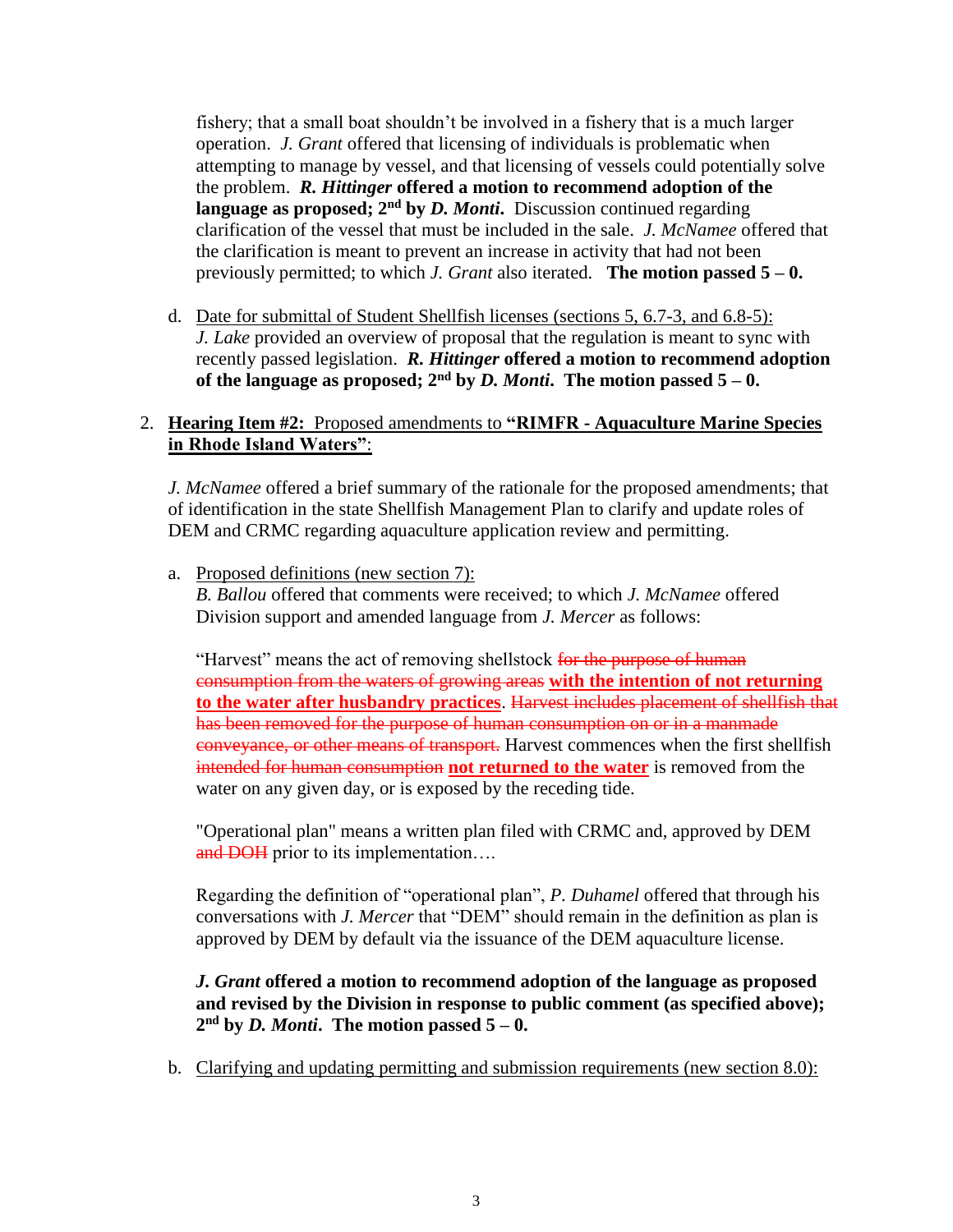*J. McNamee* offered a summary of the proposal. *B. Ballou* offered that the regulations were thoroughly vetted by industry and that lack of public comment indicates support as proposed. *R. Hittinger* **offered a motion to recommend adoption of the amendments as proposed; 2nd by** *A. Dangelo***. The motion passed 5 – 0.**

c. Clarifying submission requirements for the shipment and importation of shellfish seed (new section 9.2):

*B. Ballou* offered that a comment was received regarding proposed section 9.2.1, to which *P. Duhamel* offered the Division's support per conversation with J. Mercer and offered the following revised language:

All persons wishing to import shellfish seed must submit a written request **or email** to the Aquaculture Coordinator of CRMC at least five working days prior to entry into the state. Such request to be mailed to Coastal Resources Management Council, Stedman Government Center, Suite 3, 4808 Tower Hill Road, Wakefield, RI 02879.

Regarding section 9.7 for which comment was received, *P. Duhamel* offered the Division's support for removal of the word "any" in 2 locations in the rule, and offered the following revised language per conversation with *J. Mercer*:

**9.7** 6.6.8Transfer of seed from other than approved waters: Shellfish seed cultured in other than approved waters may **in accordance with a CRMC permit must** be transferred by the aquaculturist to an approved aquaculture lease in approved waters in accordance with the terms of the an approved **assent, license, and** operational plan, with DEM Division of Fish and Wildlife and Division of Law Enforcement notification **prior to the shellfish exceeding the seed size limit**. If more than 10 percent of the cultured shellfish within a lot or batch exceed the definition of seed **size limit** (in the case of quahaugs, if any exceed 20 mm; and in the case of oysters, if any exceed 32 mm), they shall not be moved from other than approved waters to an approved growing area without prior permission of the DEM Director and the DOH. (Note: entire sentence removed as definition of seed is provided in the regulation)

## *J. Grant* **offered a motion to recommend adoption of the language as proposed and revised by the Division in response to public comment (as specified above);**   $2<sup>nd</sup>$  by *C. Rein*. The motion passed  $5-0$ .

d. Reduce the time period requirement for the harvest of shellfish transferred from other than approved waters as seed (new section 9.8): *J. McNamee* offered a summary of the proposal, and that the matter was thoroughly vetted by FDA, DOH, and DEM Water Resources.

Regarding the public comment received to allow for changes at the ISSC level to be automatically incorporated into DEM regulations without hearing or notice, *G. Powers* offered that such is statutorily prohibited and cannot therefore be accommodated.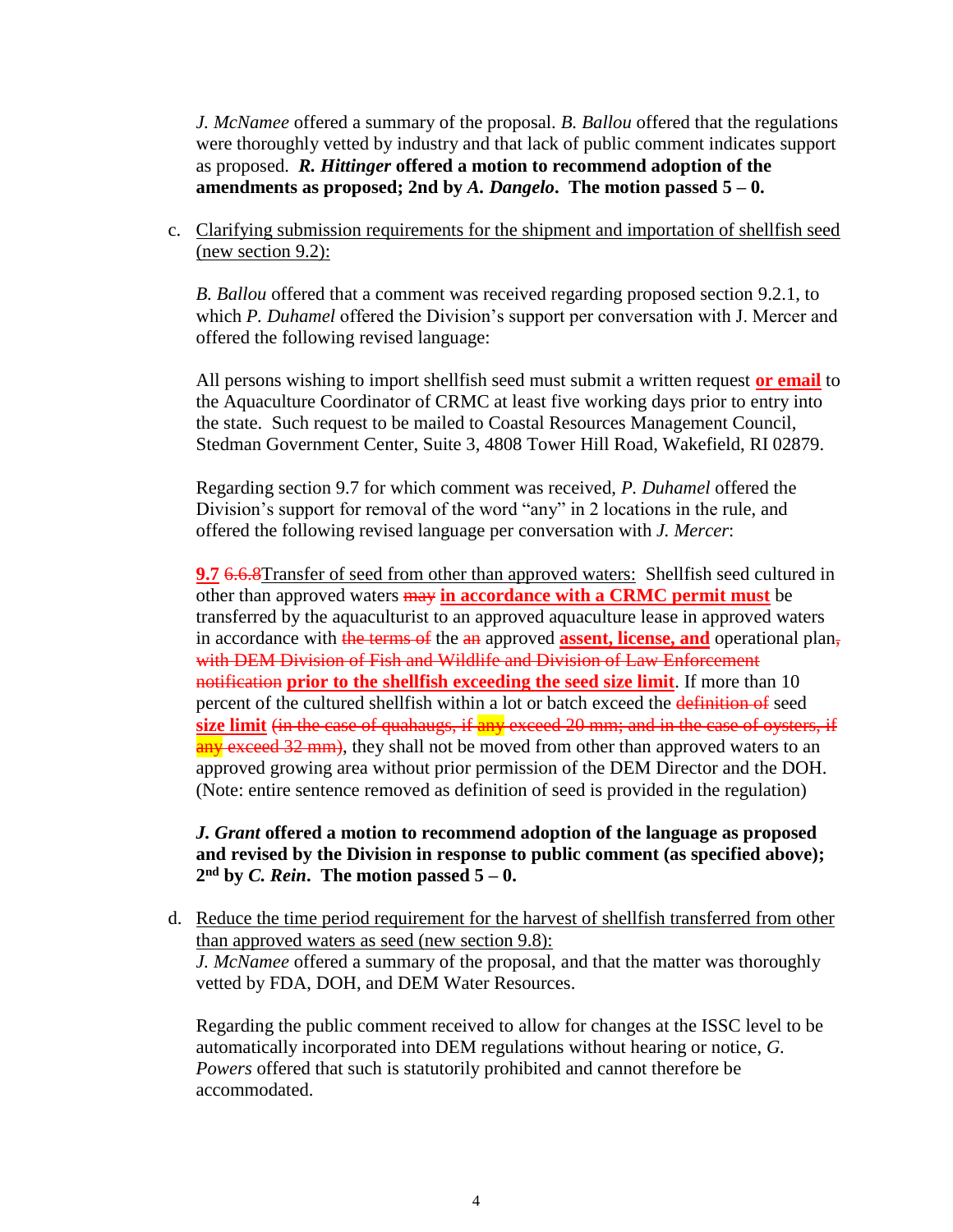*C. Rein* **offered a motion to recommend adoption of the amendment as proposed;**  $2<sup>nd</sup>$  by *D. Monti*. The motion passed  $5-0$ .

- e. Updating tagging requirements (new section 11.1): *J. McNamee* offered a summary of the proposal*. D. Monti* **offered a motion to recommend adoption of the amendment as proposed; 2 nd by** *J. Grant***. The**  motion passed  $5 - 0$ .
- f. General editing to improved readability (entire regulation):

*J. McNamee* offered a summary of the proposal. Regarding comment received for proposed section 12.0, Temperature Control of Shellfish, where the comment recommended replacing "oyster" with "shellfish, *J. McNamee* offered that "shellfish" is overly broad in terms of aquaculture and that it was however appropriate to change to "oysters and quahaugs":

#### **12. Temperature Control of** Shellfish:

**12.2** Harvest of oysters **and quahaugs** annually from September 15 through June 30 inclusive: The maximum allowable time between the harvest of shell stock and delivery to a dealer shall be twelve hours. Possession of shell stock by anyone other than a licensed dealer in excess of twelve (12) hours is prohibited. This maximum allowable time may be reduced by DEM, via emergency regulation, in certain harvest areas if environmental changes necessitate such adjustment.

**12.3** Harvest of Oysters **and quahaugs** outside of designated Temperature Control or Thermally Impacted areas annually from July 1 through September 14 inclusive:

**12.3.1** All oysters **and quahaugs** harvested shall be transferred to a licensed dealer within five (5) hours of the commencement of harvest

**12.3.2** All harvested oysters **and quahaugs** shall be subject to shading immediately upon harvest.

**2.3.3** All oysters **and quahaugs** that are removed from the water for less than twelve (12) hours for husbandry purposes must be re-submerged for no less than forty-eight (48) hours before harvest.

**12.3.4** All oysters **and quahaugs** that are removed from the water for twelve (12) hours or greater for husbandry purposes must be re-submerged for no less than seven days (168 hours) before harvest.

**12.3.5** All oysters **and quahaugs** that are exposed to air drying must be resubmerged for no less than seven days (168 hours) before harvest.

**12.3.6** In addition to the requirements of Rule 6.9.4 above, All oysters **and quahaugs** harvested from a Designated Temperature Control or Thermally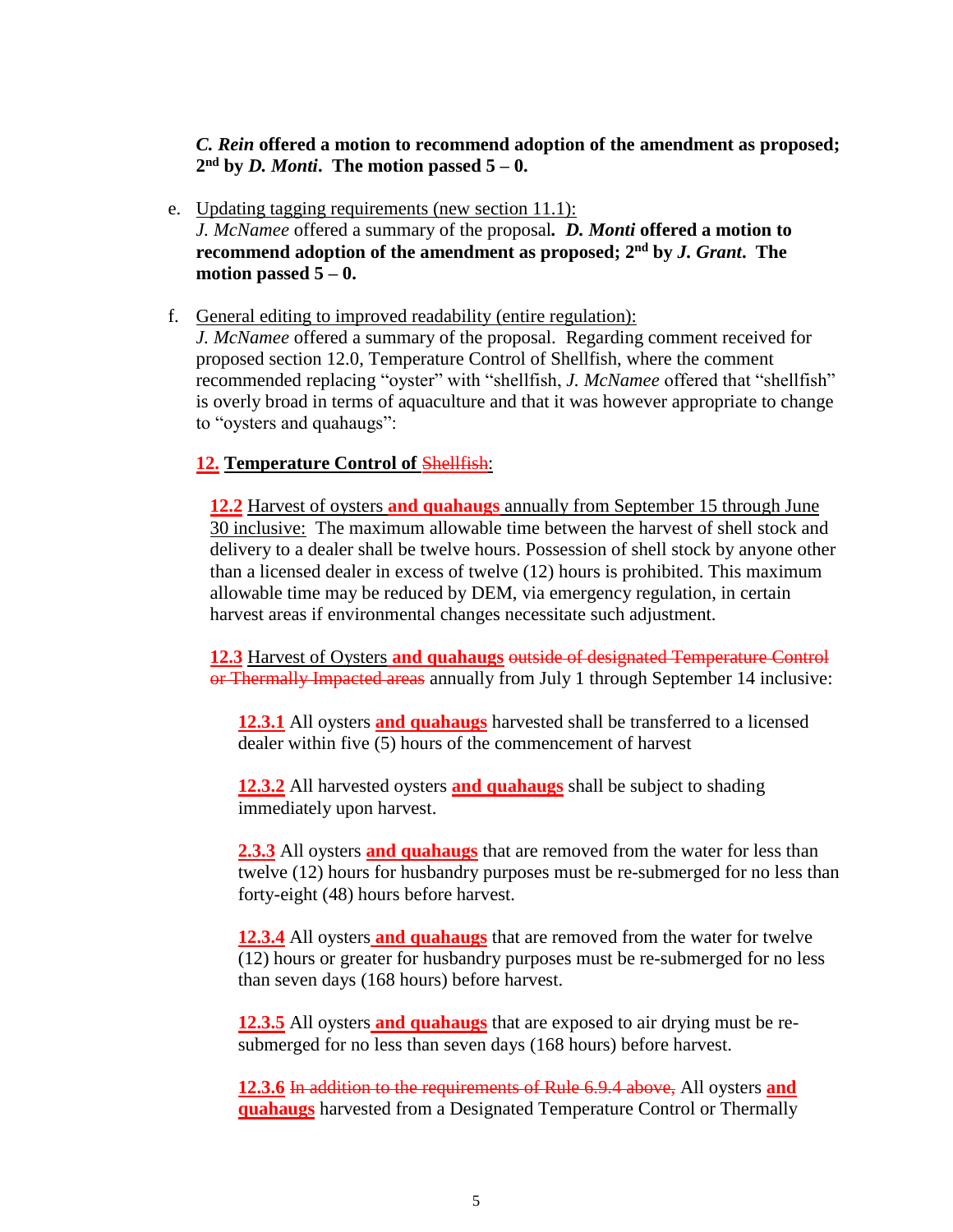Impacted area shall **also** be harvested in compliance with one of the following requirements:

**(A)** Harvesters shall terminate all harvest activities and all harvested oysters **and quahaugs** must be transferred to a dealer or placed in mechanical refrigeration or adequately iced by 11:00 a.m. between the dates of July  $1<sup>st</sup>$ and August  $31<sup>st</sup>$ , inclusive; and by noon between September 1 and September 14<sup>th</sup>, inclusive. **Upon being placed in mechanical refrigeration or adequately iced,** oysters **and quahaugs** must remain under temperature control or adequately iced until transferred to a licensed dealer.

**(B)** Oysters **and quahaugs** that are harvested after the times specified in Rule 6.9.5.1.1 **this section** must be delivered to a licensed dealer within two (2) hours of the commencement of harvest; or placed in mechanical refrigeration or adequately iced within two (2) hours of the commencement of harvest until the oysters **and quahaugs** are transferred to a licensed dealer.

*J. Grant* **offered a motion to recommend adoption of the amendment as proposed and revised as shown above in response to comments received at the public hearing and discussion at the Council meeting; 2 nd by** *C. Rein***. The motion passed 5 – 0.**

- 3. **Hearing item #3:** Proposed repeal of **"RIMFR – Marine Fisheries Council"**: *J. McNamee* offered a summary of the proposal and the LEAN legislation that resulted in the proposal. *A. Dangelo* **offered a motion to recommend repeal of the regulation as proposed;**  $2<sup>nd</sup>$  by *D. Monti*. The motion passed  $5-0$ .
- 4. **Hearing item #4:** Proposed repeal of **2015 Finfish, Shellfish, and Crustacean Sector Management Plans**:

*J. McNamee* offered a summary of the proposal and the LEAN legislation that resulted in the proposal. *D. Monti* **offered a motion to recommend repeal of the regulation as proposed;**  $2^{nd}$  by *R. Hittinger*. The motion passed  $5 - 0$ .

5. **Hearing item #5:** Proposed amendments to **RIMFR – Lobster, Crabs, and Other Crustaceans"** to correct the minimum escape vent size and season closure dates for LCMA 4 for compliance with ASMFC:

*J. McNamee* offered a summary of the proposal. *R. Hittinger* **offered a motion to recommend adoption of the amendment as proposed; 2 nd by** *D. Monti***.** *P. Duhamel* offered that a public comment was received in opposition to any closed season, to which *B. Ballou* replied that such would not be ASMFC compliant. **The motion passed 5 – 0.**

4c) **SAP and IAC Advisory Panel reports:** For the IAC meeting, discussion ensued regarding Licensing regulations re-structuring. For the SAP meeting, *J. Grant* offered that the aquaculture reviews were forwarded to the CRMC.